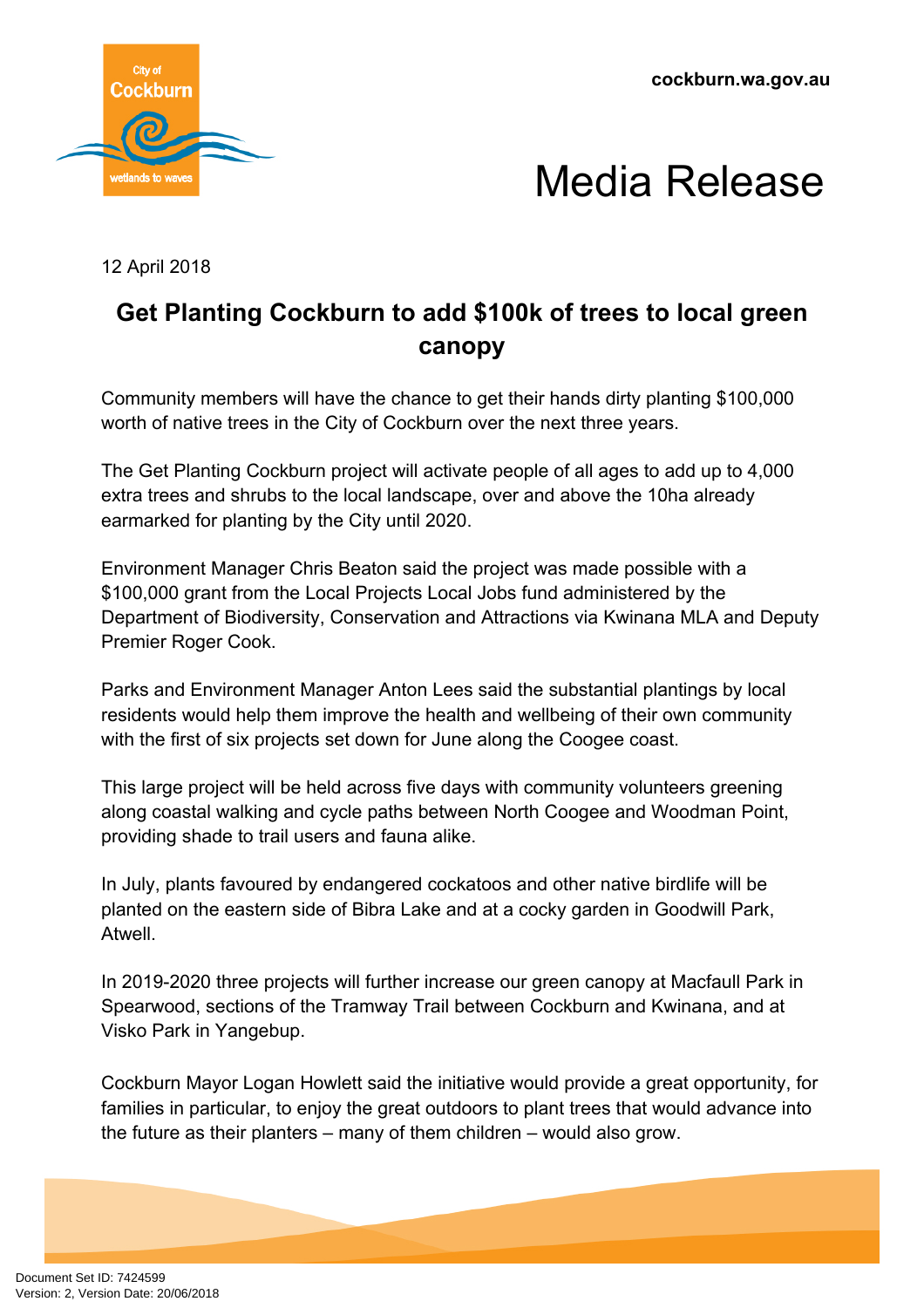**cockburn.wa.gov.au**



## Media Release

"There is nothing better than seeing little hands at work, the chitter chatter, and the bright, bubbly smiles as busy children stand back to admire their handy work, along with the obligatory photograph," Mayor Howlett said.

Mr Cook said he was happy to contribute to Get Planting Cockburn through the Local Projects, Local Jobs election commitment fund.

"The Get Planting Cockburn project will ensure that thousands of trees are planted throughout the area and will inevitably make it an even nicer, greener and more inviting place to live and work," he said.

Stay tuned for more details about how to be a part of Get Planting Cockburn.

**ENDS** 

 $\frac{1}{2}$ 

For more information contact: Media and Communications Officer City of Cockburn T: 08 9411 3551